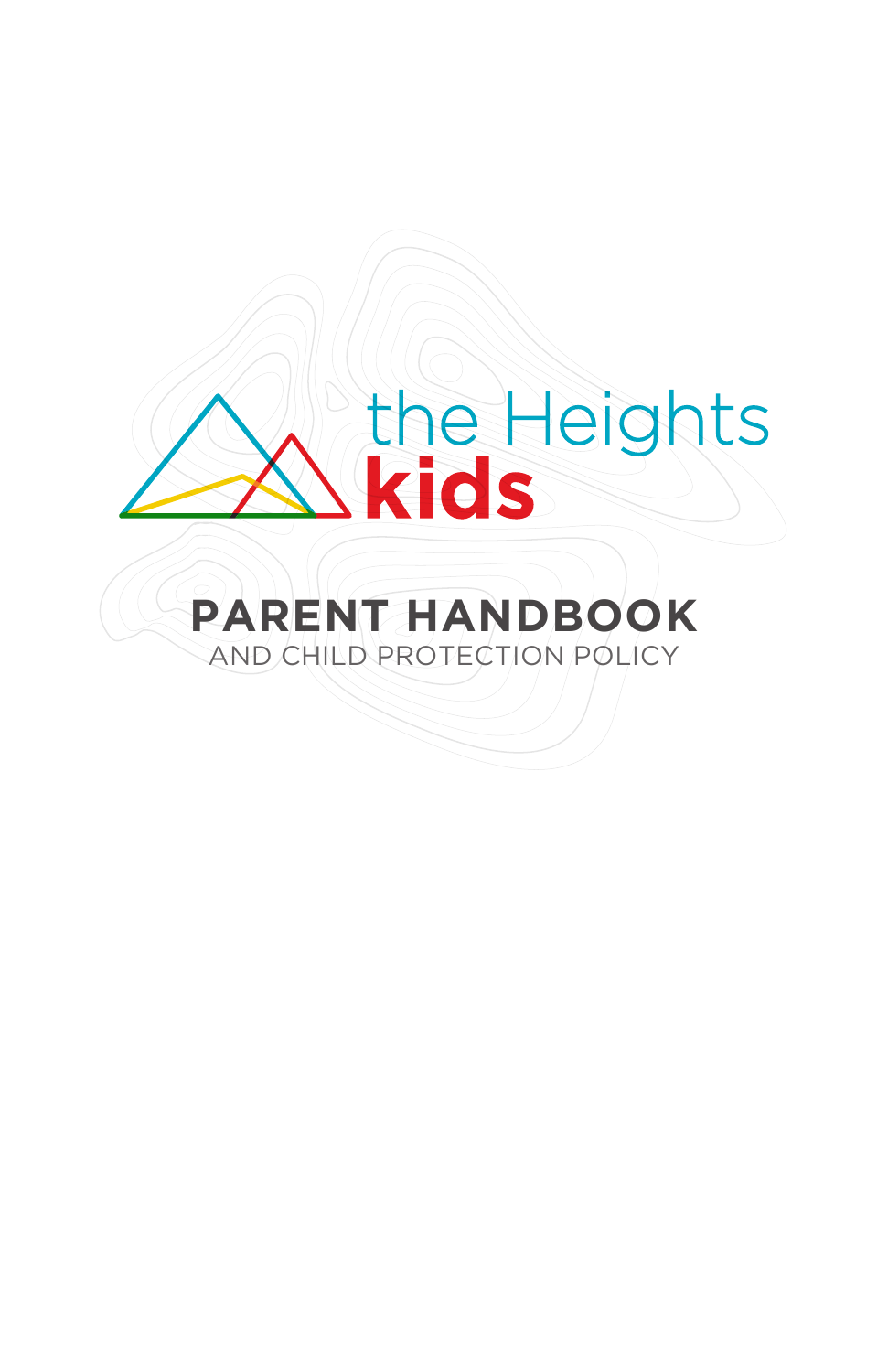## **PARENT HANDBOOK**

Welcome to The Heights Kids, the children's ministry at The Heights Church.

It is our goal to create a safe and loving environment in which the children entrusted to our care are able to learn about the character of God, discover Biblical truth, and learn what it means to know and follow Jesus.

This handbook is designed to familiarize parents/guardians and volunteers with our childcare procedures and our child protection policy at The Heights Kids. Currently, "The Heights Kids" refers to classes and programs for children birth–grade 3.

If you have any questions or comments as you read this handbook, please contact the The Heights Kids Director at *kids@theheightsdenver.com*.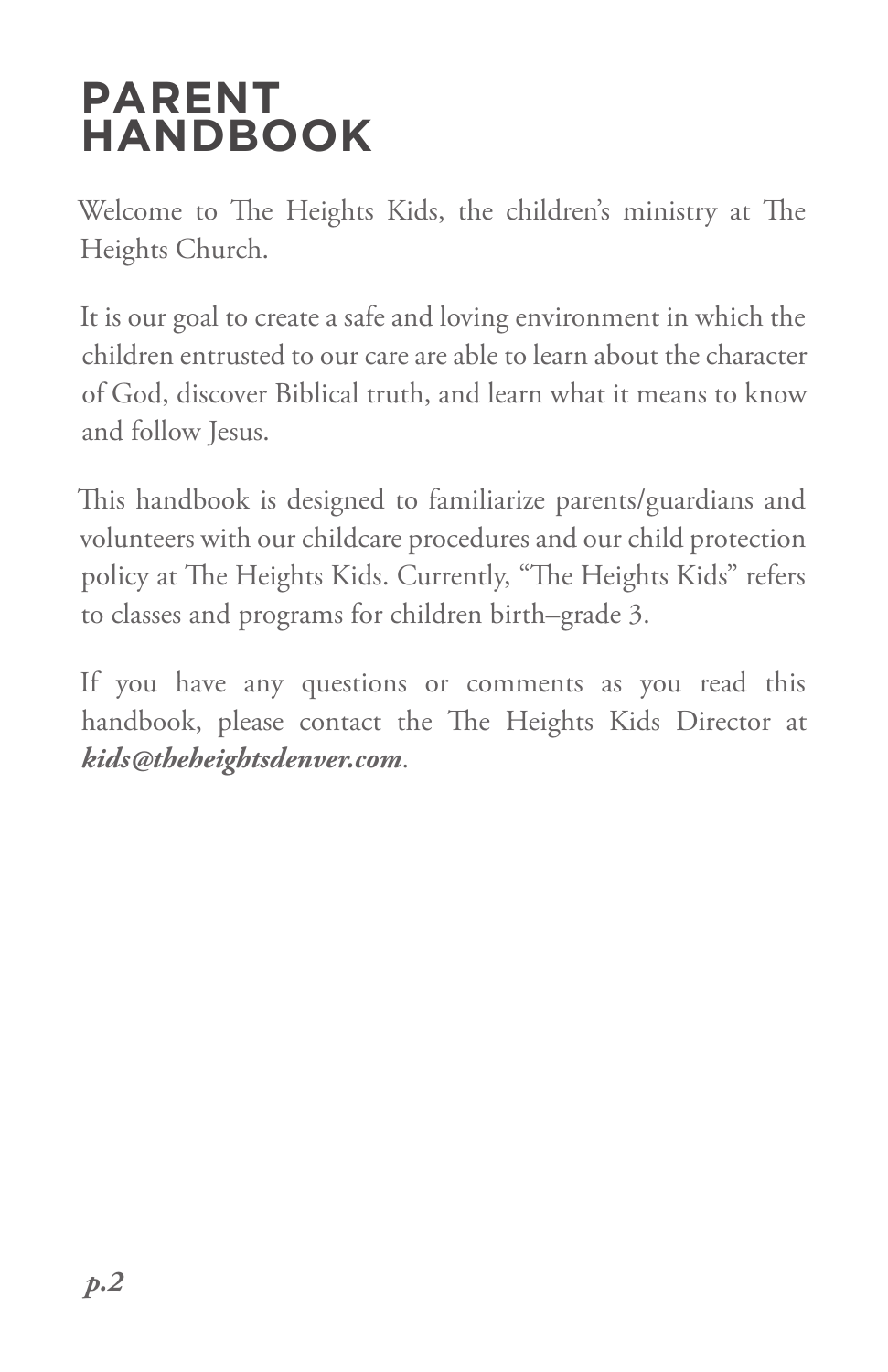## **CORE VALUES**

#### 1. SAFE

We commit to being a safe place for children. We understand that safety and security are two of a child's highest needs. As children arrive at The Heights Kids, we want them to feel a genuine warmth and immediate comfort level with the adults who are responsible for them. We will assure parents and children that we have their best interest as our top priority at all times.

We see three aspects of safety that are crucial to The Heights Kids:

- 1. **Spiritual safety** occurs in an environment where adults understand that children are each in different places spiritually. Children are not coerced into making decisions they are not ready to make and are allowed to move in their own spiritual journeys one step at a time. All children need to have a spiritually safe place where they know it is OK to ask hard questions about faith.
- 2. **Emotional safety** occurs as leaders are positive, welcoming, and sincere around children. Children are accepted and affirmed for who they are. They are nurtured through kind words and actions by all volunteers.
- 3. **Physical safety** occurs in room environments with ageappropriate equipment, screened and trained adult volunteers, name tags on all children, a computerized registration process, and the enforcement of check-in and check-out procedures.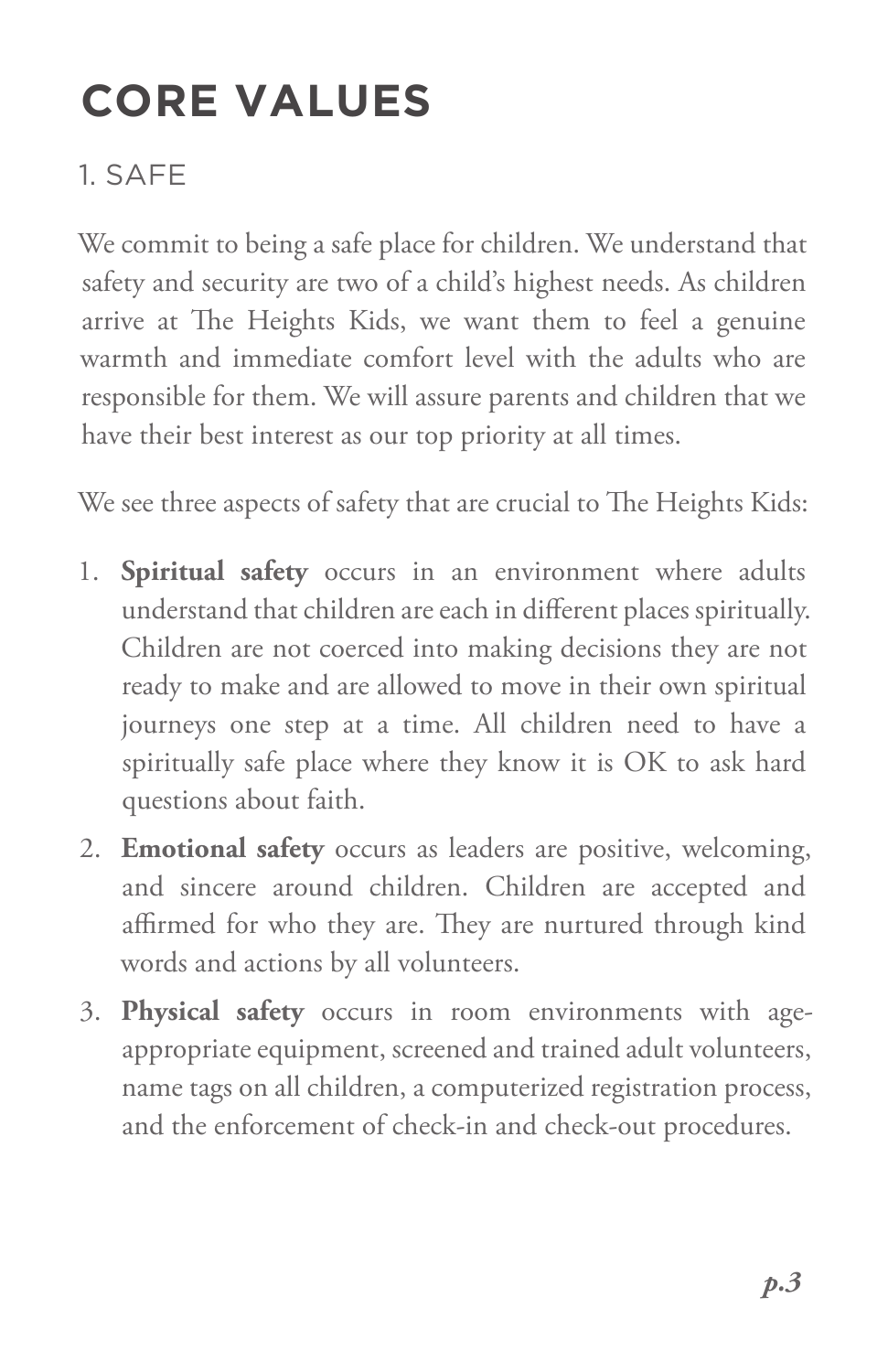# **CORE VALUES (CONT.)**

#### 2. KID-FOCUSED

We commit to teach the Bible to our children in an age-appropriate and relevant way so that our children can apply God's Word in their lives, at home, at school, and in church.

#### 3. RELATIONAL

We commit to lavish children with grace so that they will experience unconditional love. We provide a place for children to know and be known, love and be loved, and serve and be served. We accomplish this through providing a community in which our children can build relationships with their peers and leaders.

#### 4. FUN

We commit to being creative, fun and imaginative in all we do and teach so that we are relevant and inspiring to our kids, motivating them to learn.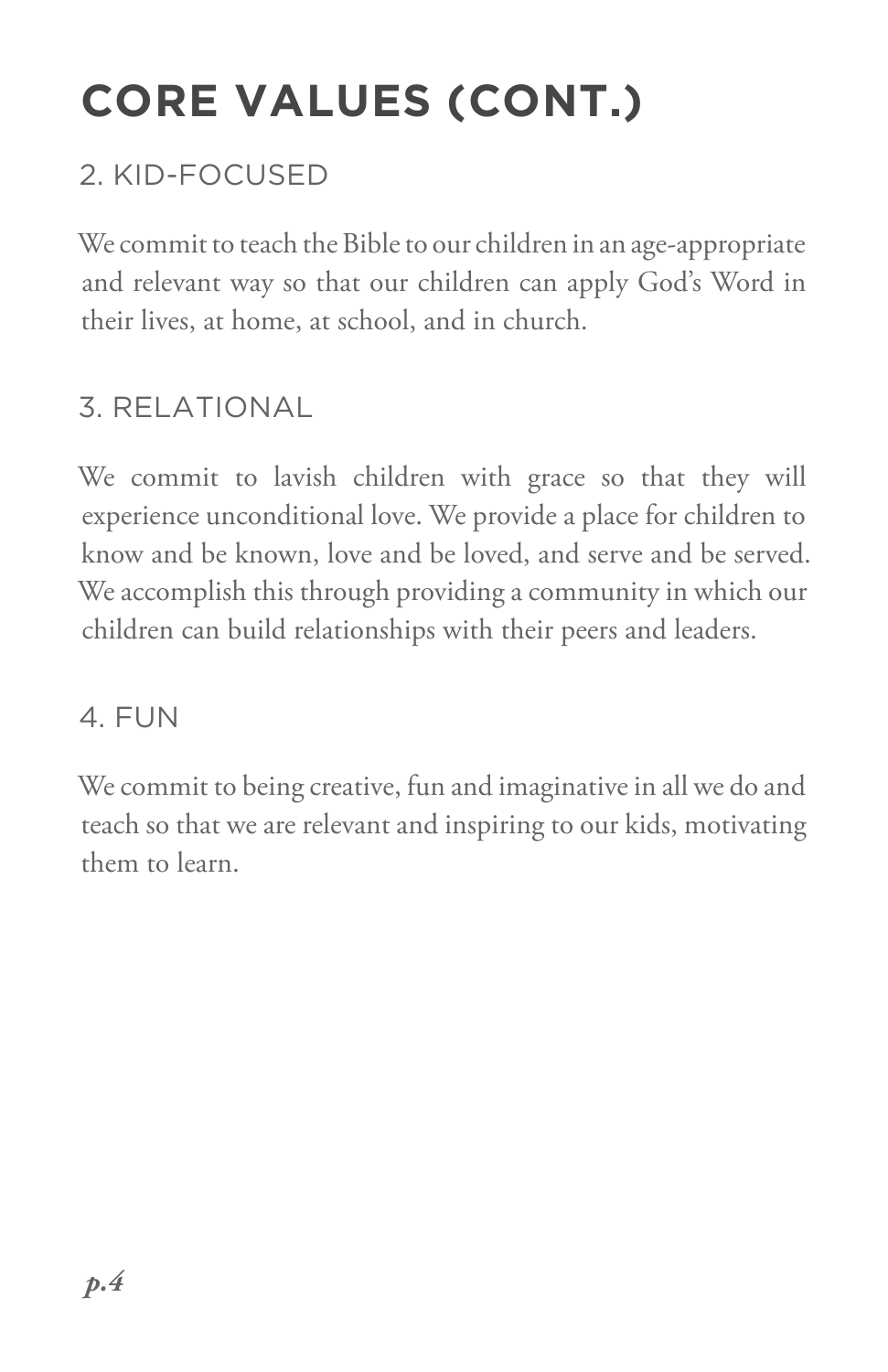## **MISSION**

The Heights Kids exists to partner with families to help children know and follow Jesus.

#### VOLUNTEER EXPECTATIONS

All Heights Kids volunteers share a particular responsibility for:

- 1. Ensuring the children's safety while they are in our care.
- 2. Loving the children as Christ loves them.
- 3. Demonstrating a commitment to following and serving Jesus through their teaching and lifestyle.

#### RESPONSIBILITY OF MINISTRY

We understand that the care of children is not a right, but a privilege. This privilege includes responsibility before God for ministering to and caring for the children.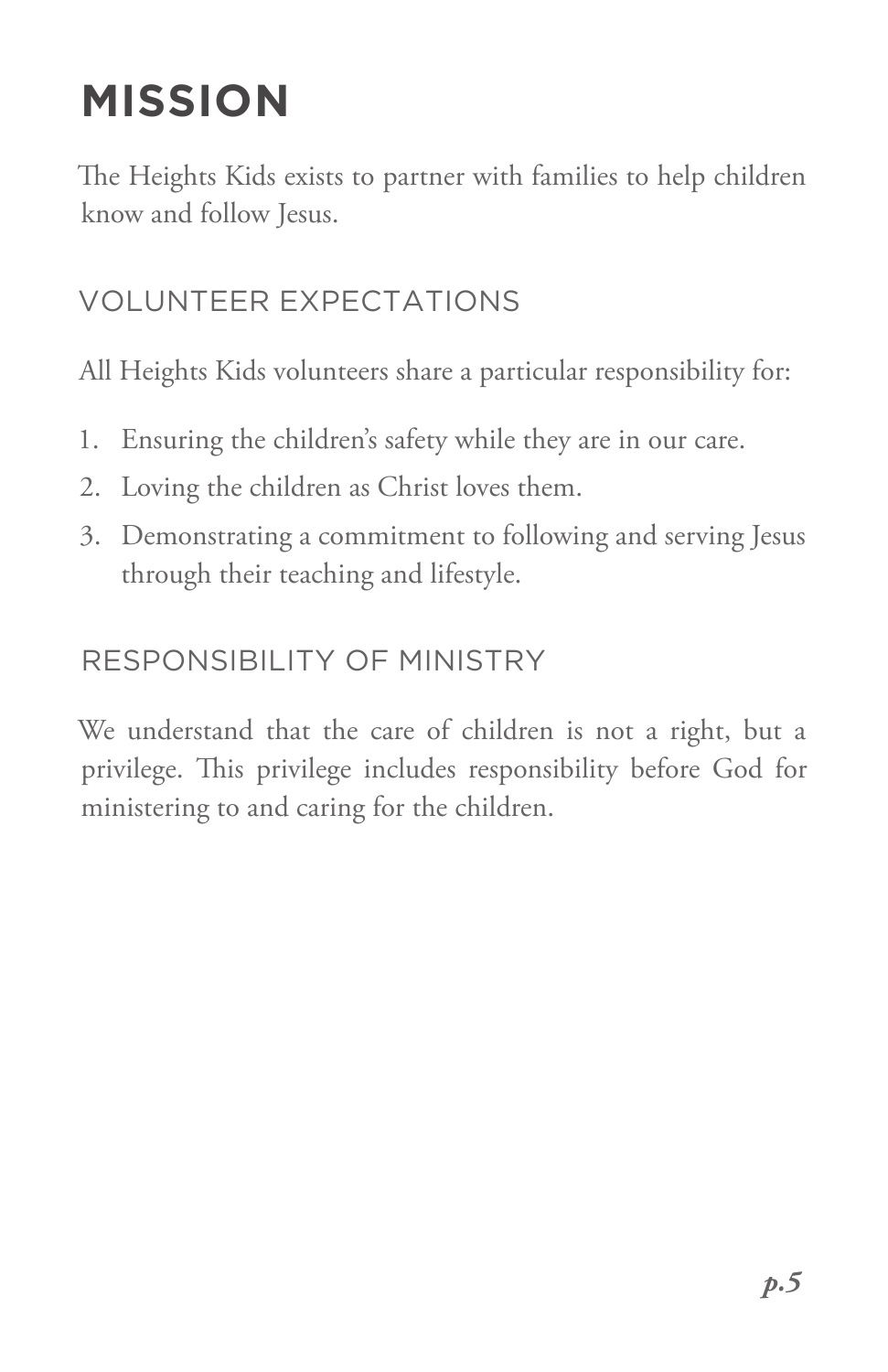## **CHILD PROTECTION POLICY**

#### PROTECTING THE CHILDREN BEFORE THEY ARRIVE

Ensuring a safe environment begins long before Sunday morning. Every applicant who wishes to serve at The Heights Kids is required to undergo a criminal background check and is encouraged to attend a training.

In addition to a background check, to ensure safety and quality care, The Heights Church has also established several other criteria that all volunteers must meet in order to work with our children:

- 1. All volunteers must be members and in good standing with The Heights Church.
- 2. All volunteers must be 18 years of age or older. Youth who are at least 11 years of age are welcome to assist (subject to the approval and direction of The Heights Kids Director), but they will always serve *in addition to* the adult volunteers.
- 3. Volunteers are to be approved by the The Heights Kids Director in consultation with one of The Heights Church pastors.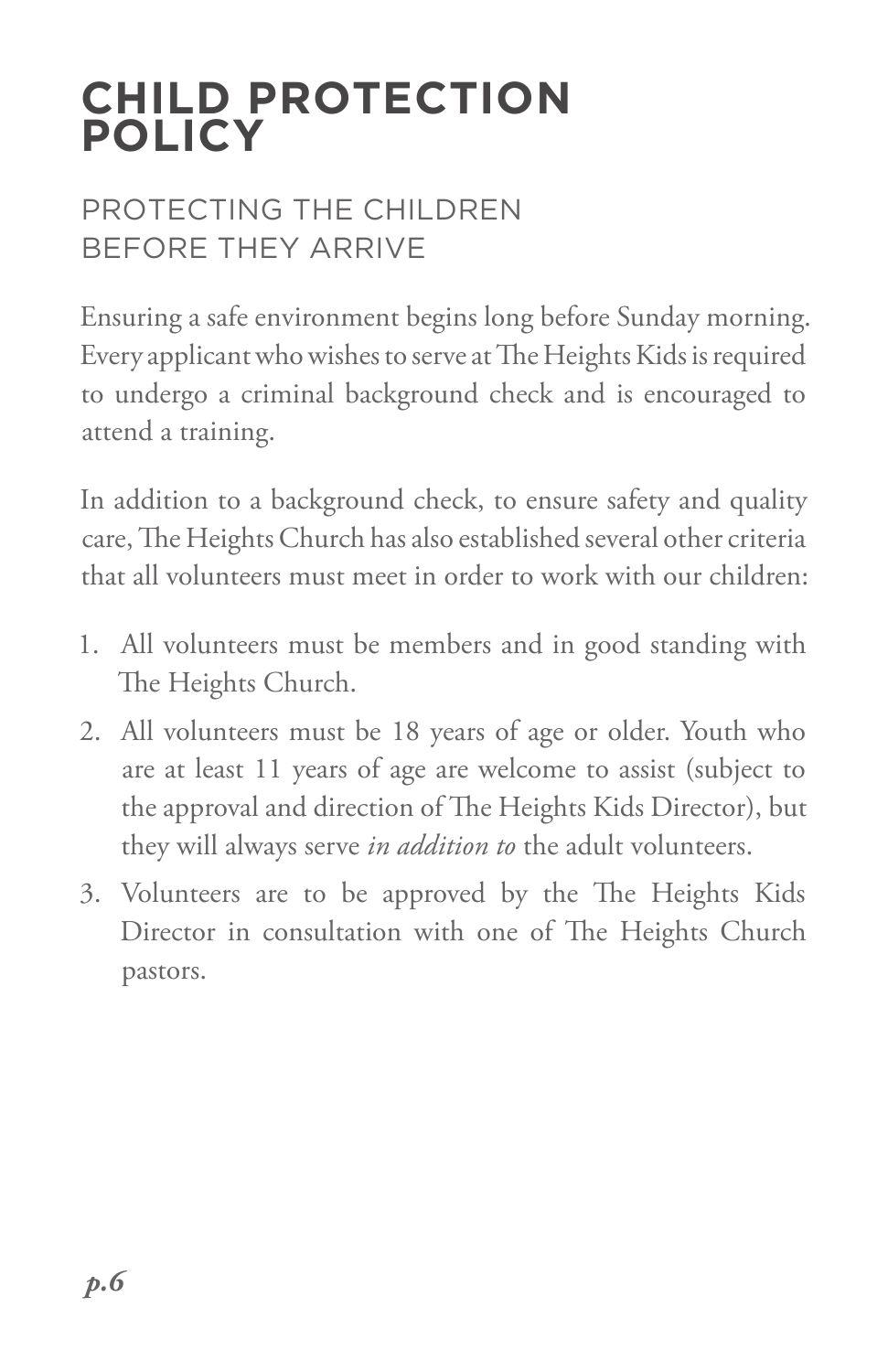#### PROTECTING THE CHILDREN AS THEY ARRIVE AND DEPART

#### *Arrival Time*

The Heights Kids volunteers will be ready to accept children 15 minutes prior to the start of service so that parents/guardians have enough time to transition their child before service begins.

#### *Checking a Child In and Out*

In order to protect the children in our care, each child must be checked into their class by a parent/guardian using the electronic check-in system. Upon checking the child in, the parent/guardian and the child will each receive a label with a family-specific ID code (this code changes each week to assure the correct parent/ guardian is picking up the child). This number is used to match parent to child.

At the end of service when the parent/guardian comes to pick up the child:

- The parent/guardian will display the ID code to The Heights Kids volunteer in order to verify a match.
- The Height Kids volunteer will bring the child to the door and remove the child's ID label, verifying that the number on the parent's ID label and child's ID label match.

Under no circumstances will a child be released to anyone other than the person who placed them in The Heights Kids, unless they have the parent's ID label or the parent has notified The Heights Kids of the change.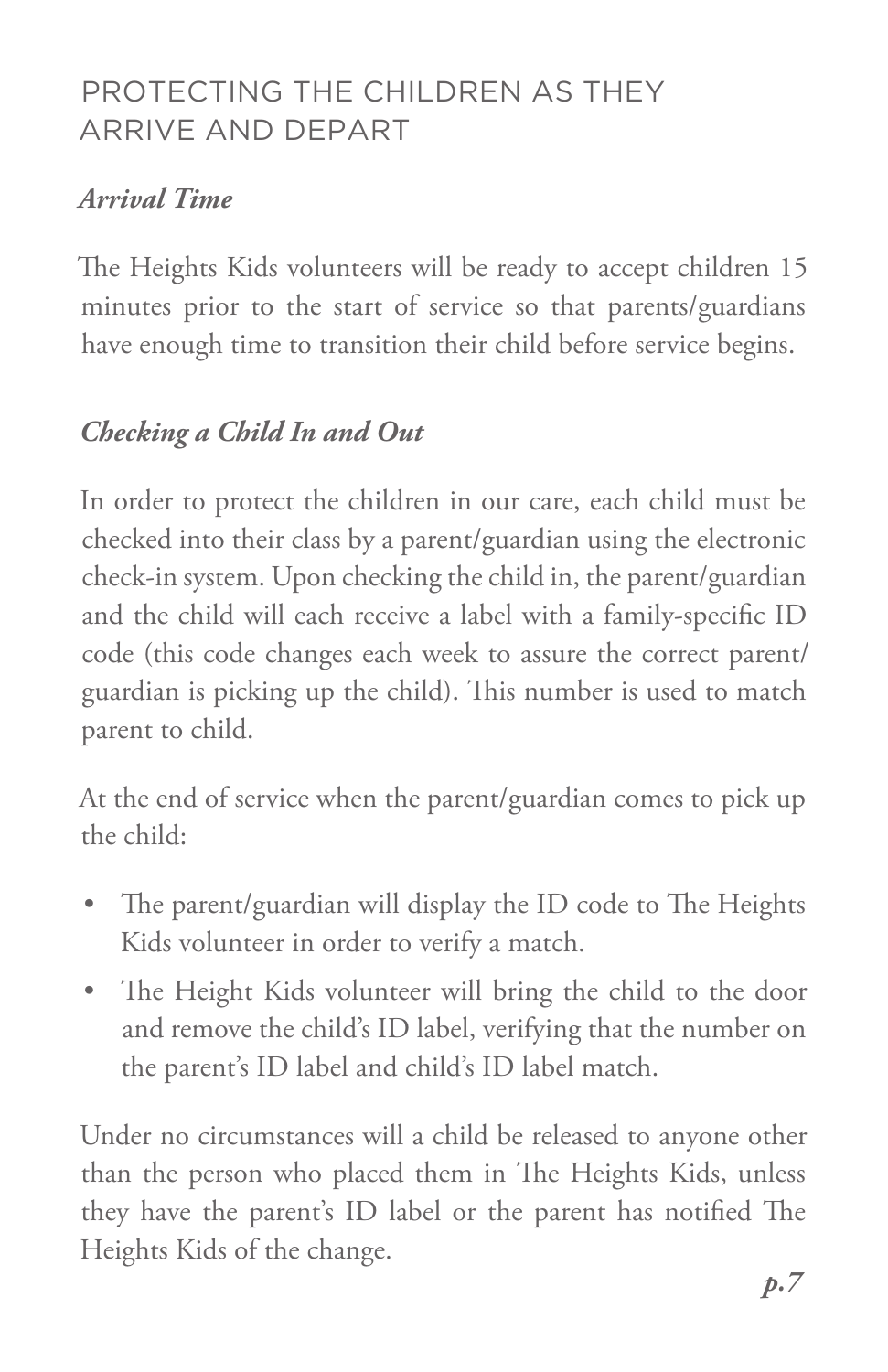#### PROTECTING THE CHILDREN WHILE THEY ARE IN OUR CARE

#### *Only The Heights Kids Volunteers are Allowed in Classrooms*

All certified volunteers will be wearing The Heights Kids t-shirts and name tags. This allows parents/guardians and leaders to easily identify those adults who are allowed in The Heights Kids area.

#### *Healthy Child Policy*

In order to prevent sickness among the other children, we ask that you not bring your child to Heights Kids area until they have been free from the following symptoms for 24 hours:

- Rashes
- Elevated temperature (anything over 99.6°)
- Diarrhea
- Vomiting
- Persistent cough
- Discolored nasal discharge
- Lice

Kids ministry volunteers and church staff are not allowed to give any kind of medication to any child.

Toys and equipment are disinfected weekly to prevent the spread of sickness among the children.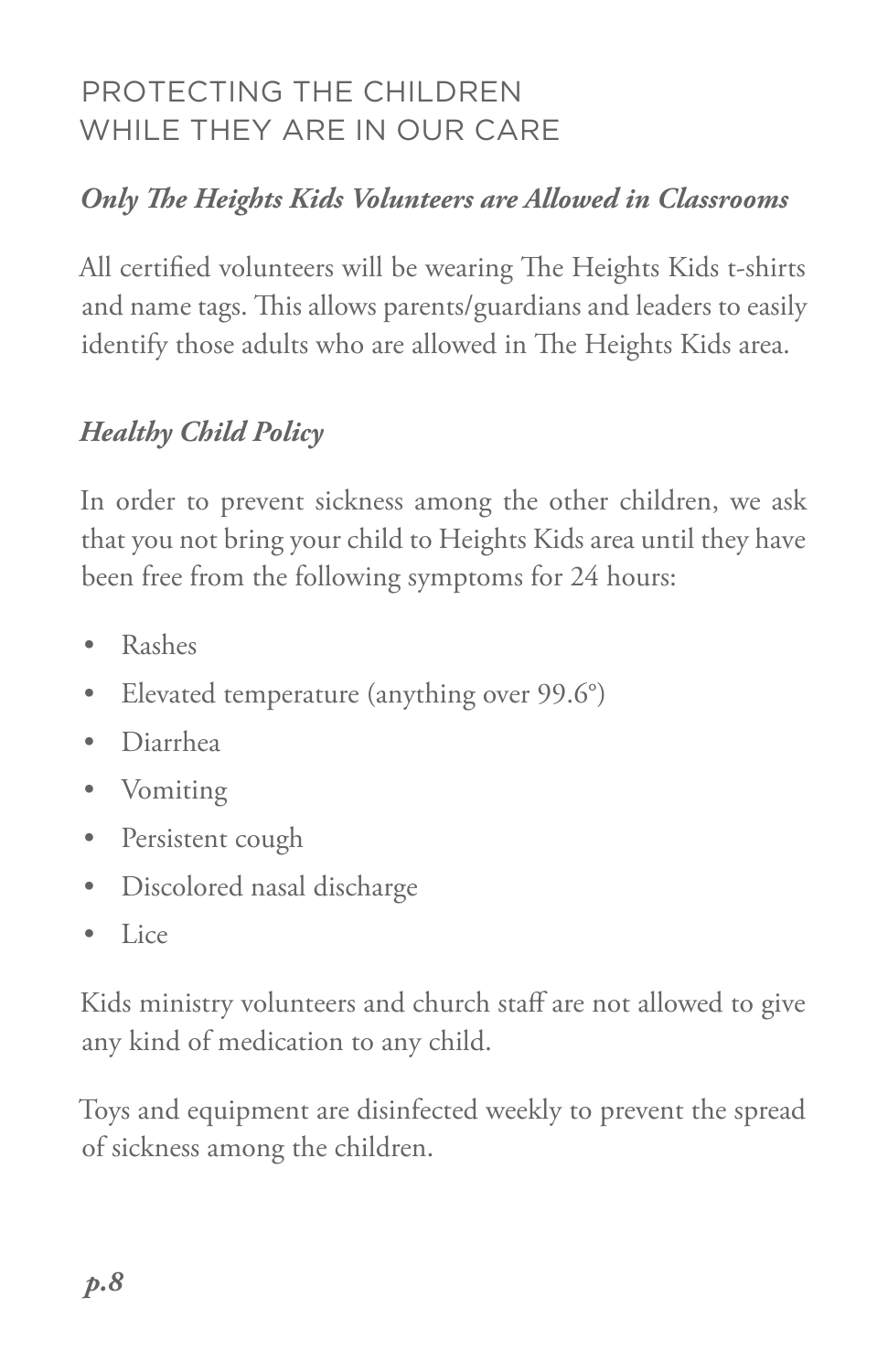#### *Snacks*

Parents/guardians should notify The Heights Kids volunteers at check-in of any allergy or food limitations. The following snacks will be the only snacks served to children while they are signed in under our care (Parents/guardians will be notified if we hold special events and plan to serve snacks that are not listed below):

- Birth–Age 4: *Goldfish* crackers and water
- Kindergarten–Grade 3: *Goldfish* crackers, all-natural fruit snacks, and water

#### *Restroom/Diaper Changing Procedures*

#### RESTROOM:

Two adult volunteers will always be present when accompanying children to the restroom. The volunteers will stand outside of the restroom and wait for the child. If a child needs help, the stall door will be kept open and both volunteers will step into the restroom to help.

#### DIAPER CHANGING:

Special care is taken with diaper changing and disposal. The following steps are taken in the event a diaper needs to be changed:

- 1. Have two adults present in the room.
- 2. Put on gloves and remove soiled diaper. Wipe child's bottom front to back with diaper wipes until clean.
- 3. Place soiled diapers in a plastic bag along with your gloves. Close and knot the bag and throw it in the trash.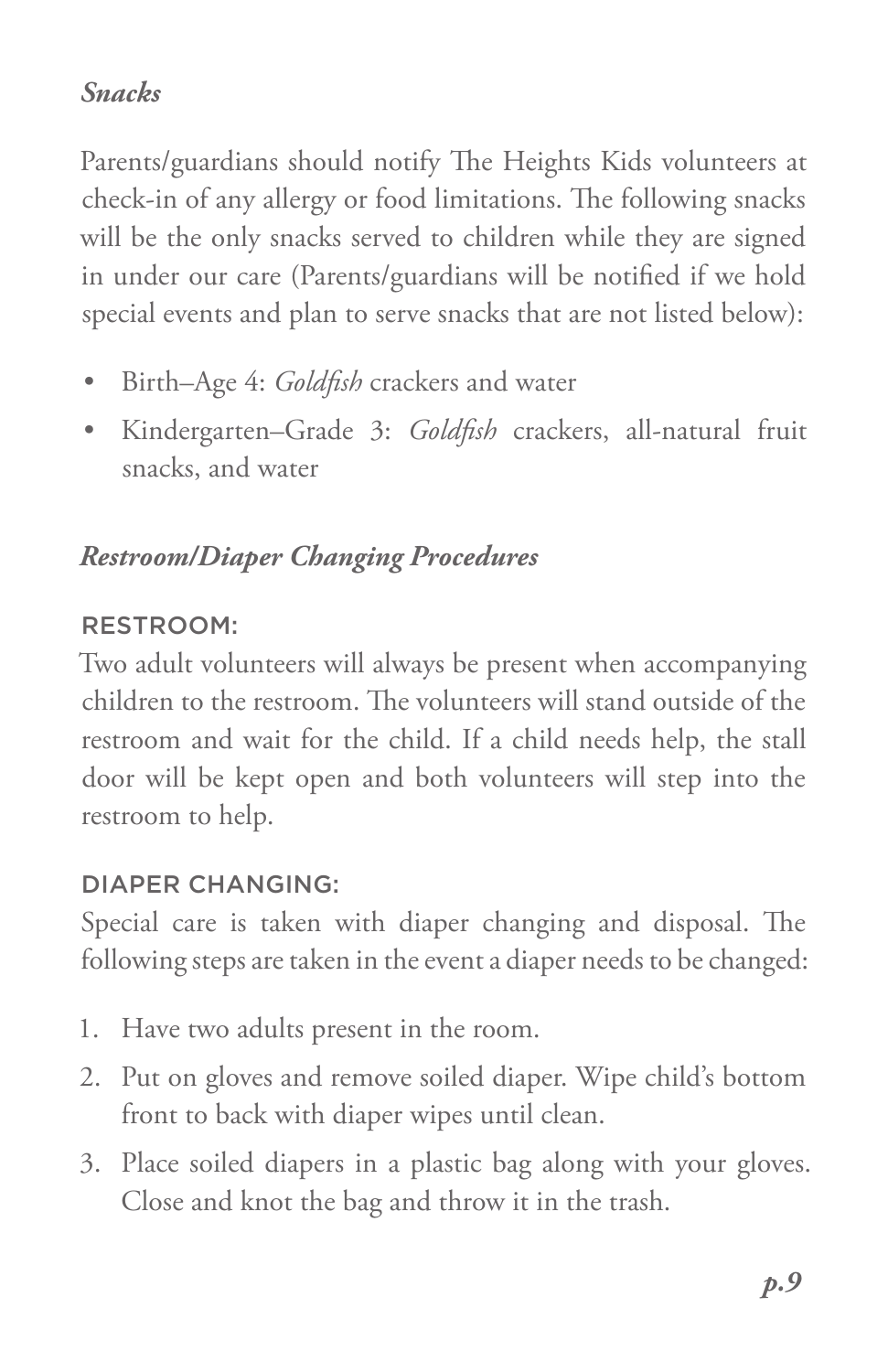- 4. Put a clean diaper on the child and remove child from the changing area.
- 6. Disinfect the changing area and wash your hands.

#### *Appropriate Discipline*

All volunteers at The Heights Kids are responsible for providing a loving, respectful, and orderly atmosphere in which children can learn, play, and interact with others. This atmosphere should be maintained by preparing beforehand, proactively directing children towards acceptable activities, verbally encouraging positive behavior and, when necessary, correcting or redirecting inappropriate behavior.

Acceptable means of redirecting inappropriate behavior include:

- Correcting the child verbally
- Withholding a certain privilege or activity for a brief time
- Separating a child from the group for a brief time (particularly if their behavior is endangering of upsetting other children)

Volunteers at The Heights Kids should never yell, spank or hit a child. If behavior is uncontrollable or the child does not respond to the correction measures above, parents will be notified to return to The Heights Kids area to check on their child.

#### *Communication with Parent/Guardian*

Keep your cell phone accessible, checking it periodically during service in case we need to notify you concerning your child.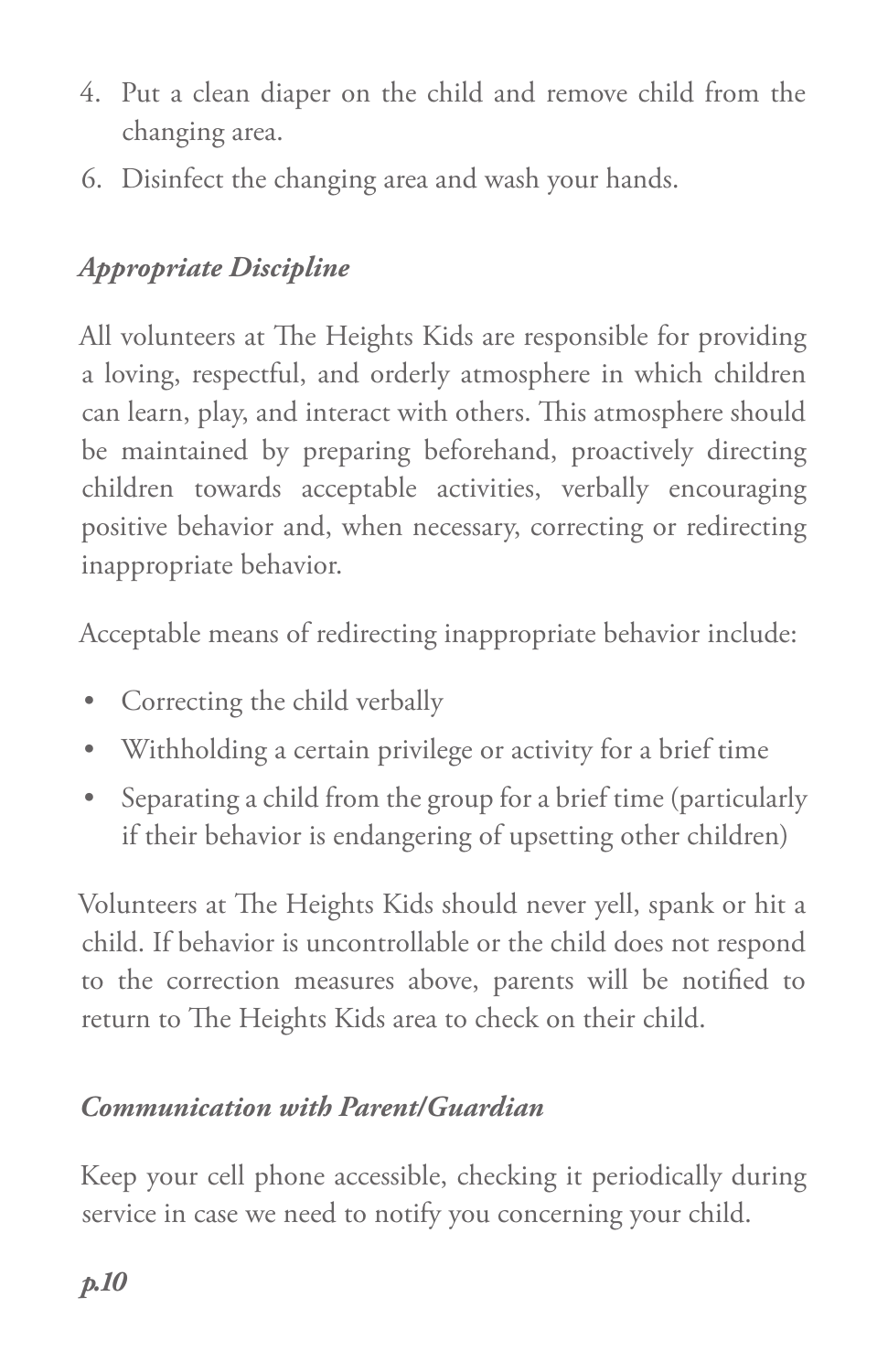## **WE LOVE KIDS!**

Your children are important to our community here at The Heights Church. Thank you for allowing us the privilege of spending time with your children at The Heights Kids. We are excited to help your children learn about the joy of knowing and following Jesus!